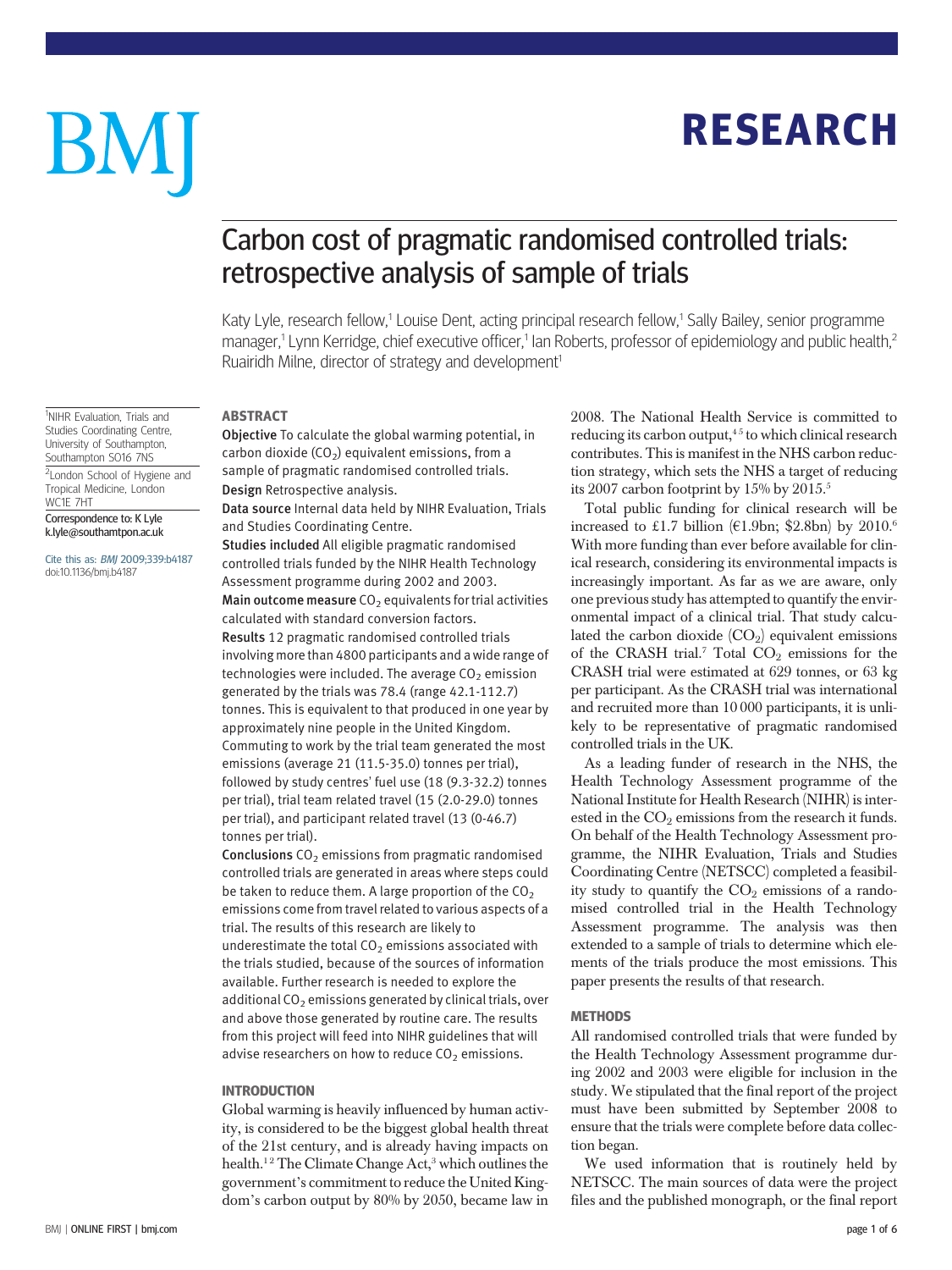| Trial elements and activities for which data were collected |  |  |  |  |  |  |
|-------------------------------------------------------------|--|--|--|--|--|--|
|-------------------------------------------------------------|--|--|--|--|--|--|

Study centres

Fuel use

#### Participant related travel

- Participants' travel
- Visitors' travel
- Trial team commuting
- Staff commuting to work

#### Trial team related travel

- Travel for steering group meetings
- Travel for data monitoring committee meetings
- Trial coordinator's travel
- Travel for training
- Travel to conferences
- Travel for Health Technology Assessment monitoring visits
- Other trial meetings/travel

#### Information technology equipment

• Energy use in manufacture

#### Trial technologies

- Energy use in manufacture
- Distribution and deliveries

of the project if it had yet to be published. Project files are used for monitoring purposes and contain documents such as grant application forms, six monthly progress reports, extension requests, and minutes of steering group meetings.

Using the methods of the CRASH audit, $^7$  the NHS footprinting report, $5$  and the greenhouse gas reporting protocol developed by the World Business Council,<sup>8</sup> we compiled a list of elements of trials that we believed would generate  $CO<sub>2</sub>$  emissions and a list of the activities within each element that would generate the emissions. We searched the data sources for information on these activities and any other activities not included in the list that we believed had a  $CO<sub>2</sub>$  value. The box shows the elements and activities of trials for which we collected data.

We used standard conversion factors to convert the data into  $CO<sub>2</sub>$  values. The information contained in the data sources was not always sufficient to allow us to do the calculations. In these instances, we made informed assumptions to supplement the information and allow it to be converted into  $CO<sub>2</sub>$ . The conversion factors and assumptions used are detailed below.

#### **Transport**

National travel—We used a conversion factor of 0.25 to calculate the  $CO<sub>2</sub>$  emissions per kilometre travelled. This conversion factor comes from the NHS footprinting report and accounts for the direct and indirect emissions from all modes of transport.<sup>5</sup> We used Google maps UK to calculate all distances. We assumed that staff travelled to meetings from their workplace. In the absence of detailed information about travel, we calculated  $CO<sub>2</sub>$  from the amount of money spent on journeys. We used a conversion factor of 0.43 kg of  $CO<sub>2</sub>$  per pound spent, which we derived from the NHS footprinting report.<sup>5</sup>

International travel—We calculated the  $CO<sub>2</sub>$  value of any flights that were made during the trial by using a  $CO<sub>2</sub>$  calculator available at the climate care website (www.climatecare.org/roughguides/). The tool calculates the  $CO<sub>2</sub>$  emissions from a return flight between any two cities. We assumed that travellers departed from the nearest airport to their place of work and flew directly to the airport of the city to which they were travelling.

#### **Distances**

Primary care—We assumed the distance travelled for primary care visits to be 2.4 km. This is the average distance that patients live from their general practice, according to data from an Ipsos-MORI survey for the Department of Health (DH, personal communication, 2008).

Secondary care—We assumed the distance travelled to secondary care visits to be 17.4 km. We took this from a study using hospital episode statistics data, which found that 17.4 km was the median distance that patients travel for elective hospital visits.<sup>9</sup>

Staff commuting—We assumed the distance travelled by staff commuting to work on the trial to be 14 km, which was found to be the average distance commuted to work in the national travel survey 2006.10 We assumed that trial employees would take 40 days' leave pro rata, including 30 days' annual leave and 10 days' sick leave.<sup>11</sup>

#### Energy consumption at study centres

We calculated energy consumption at the study centres by using conversion factors available from the Department for Food Environment and Rural Affairs.<sup>12</sup> The amount of energy used differs according to the type of accommodation. Table 1 shows the conversion factors we used for different types of accommodation, which represent the amount of energy used per square metre of office space in a year. We assumed that each employee would be allocated  $10 \text{ m}^2$  of office space, which was recommended by the Carbon Trust (Carbon Trust, personal communication, 2008).

#### Manufacture and delivery of trial technologies

We calculated the energy used in the manufacture and delivery of the trial technologies from the amount of funding allocated for the purchase of the technologies. This method was used in the NHS report.<sup>5</sup> We

#### Table 1 | Conversion factors for energy use at study centres

| <b>Type of accommodation</b>               | Total CO <sub>2</sub> (kg/m2/year) |  |  |
|--------------------------------------------|------------------------------------|--|--|
| Hospital: teaching and specialist          | 17.49                              |  |  |
| General practice/health centre/outpatients | 65.79                              |  |  |
| Primary school                             | 47.52                              |  |  |
| Acute and maternity                        | 18.64                              |  |  |
| Office: air conditioned                    | 154.30                             |  |  |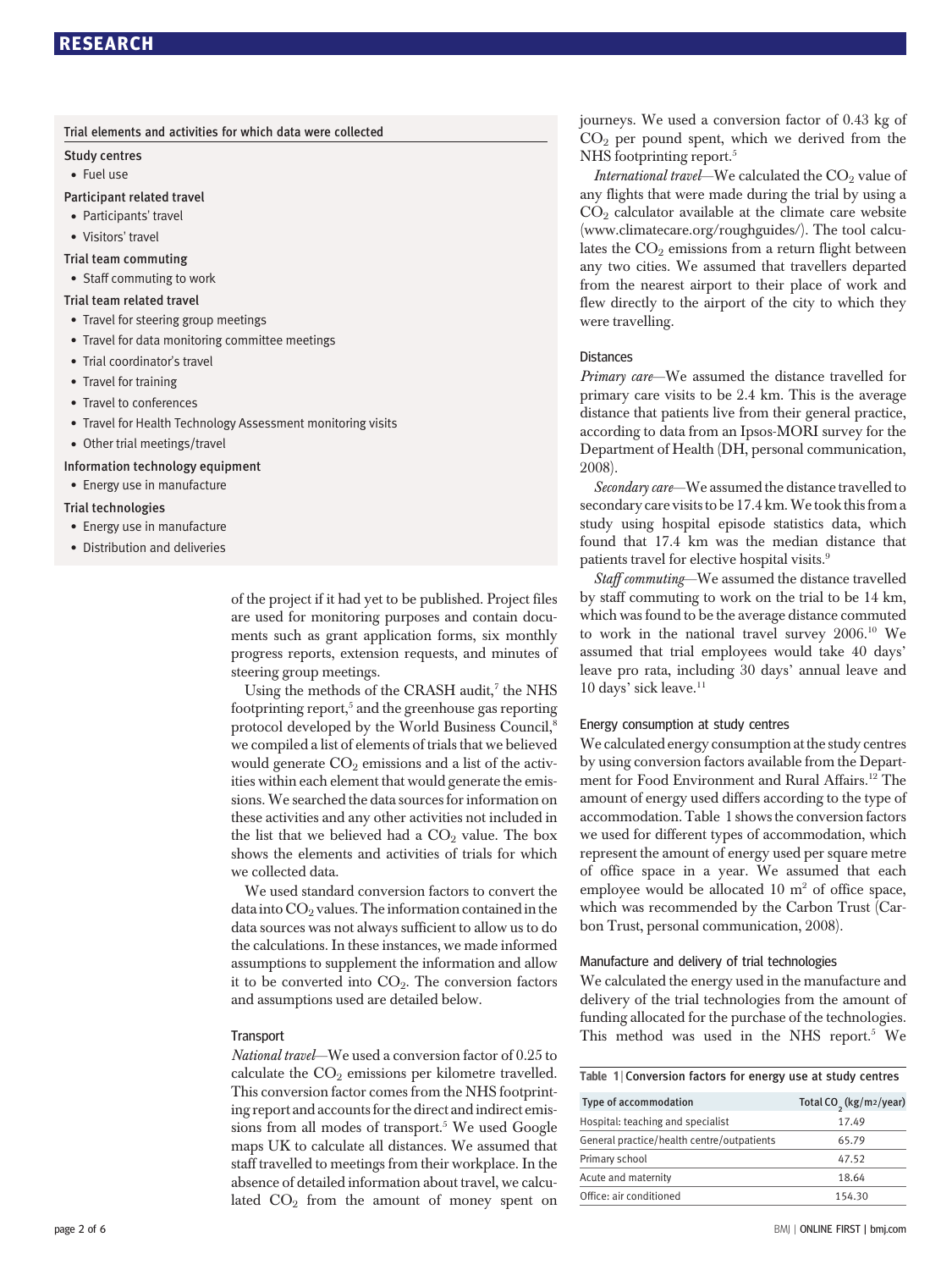| Table 2   Conversion factors for manufacture and delivery of |  |  |  |
|--------------------------------------------------------------|--|--|--|
| trial technology                                             |  |  |  |

| Pharmaceuticals               | 0.24 | 0.51 |  |
|-------------------------------|------|------|--|
| Medical instruments/equipment | 0.20 | 0.51 |  |
|                               |      |      |  |

assumed that 95% of the money allocated to trial technologies in the full proposal was used to purchase the technology and that the remaining 5% was spent on delivering the technology. We did not find any evidence on which to base these figures. Table 2 shows the conversion factors used to calculate the emissions for different types of technology.

#### Information technology equipment

We calculated the  $CO<sub>2</sub>$  emissions relating to the production of information technology equipment for the trials from the amount of money spent on the purchase of such equipment during the trial. We used a conversion factor of 0.21, which came from the NHS footprinting report.<sup>5</sup>

#### Sensitivity analysis

In our analysis, we calculated the total  $CO<sub>2</sub>$  emissions of the trials, including those that would have occurred as part of routine practice as well as those solely attributable to the trial, as we could not separate these emissions in our data. One could argue that staff commuting to work should not be included in the analysis, as the researchers would still need to commute to work even if they were working in another field. To account for this, we did a sensitivity analysis to calculate the  $CO<sub>2</sub>$  emissions of the trials excluding those generated by staff's commuting.

#### **RESULTS**

Twelve randomised controlled trials met the inclusion criteria (fig 1), involving more than 4800 participants and a wide range of technologies, including medical devices, pharmaceuticals, and psychological therapies. The average number of participants was 402, the average cost per participant was approximately £2500, and the average number of study centres was 16.

We calculated the total  $CO<sub>2</sub>$  emissions generated by the 12 trials as 941.2 tonnes, which is equivalent to that produced in one year by about 103 people in the UK.<sup>13</sup> Table 3 shows the  $CO<sub>2</sub>$  emissions for each trial, which ranged from 42.1 tonnes to 112.7 tonnes.

Our analysis shows that the average amount of  $CO<sub>2</sub>$ produced by the trials was 78.4 tonnes, equivalent to that produced in one year by about nine people in the UK.<sup>13</sup> The average amount of  $CO<sub>2</sub>$  produced in one year of a trial was 18.1 (range 8.9-30.1) tonnes. On average, the trials produced 306.2 (80.0-883.7) kg of  $CO<sub>2</sub>$  per participant, 0.1 (0.07-0.15) kg of  $CO<sub>2</sub>$  per pound spent, and 5.6  $(3.8-9.5)$  tonnes of  $CO<sub>2</sub>$  per whole time staff member.

Across all of the trials, commuting to work by trial teams accounted for the most  $CO<sub>2</sub>$  emissions (26%), followed by use of fuel at study centres (23%) and trial team related travel (19%). Participants' travel accounted for 16% of emissions, trial technologies accounted for 14% of emissions, and information technology equipment accounted for 2% of emissions. The amount of  $CO<sub>2</sub>$  that was generated from different trial elements varied between the randomised controlled trials (fig 2).

The  $CO<sub>2</sub>$  emissions generated by participant related travel ranged from 0 to 46.7 tonnes (average 12.6 tonnes per trial). This variation can in part be explained by the difference in the number of visits that were required in the different trials, which ranged from none to 36. Additionally, participants' visits took place in a variety of locations in secondary care, primary care, and the community, which corresponds to the use of different distances in our calculations.

The amount of  $CO<sub>2</sub>$  produced by trial team related travel ranged from 2.0 to 29.0 tonnes (average 14.7 tonnes per trial), owing to the different activities in the trials and the organisation of the trials. For example, the number of steering group meetings needed for the trials ranged from three to 10, and the number of people attending ranged from four to 13. The number of site visits the trial coordinators made during the trials also varied greatly. The average number of conferences that the trial teams attended ranged from one to 21 (total 78, of which 16 were international).

The  $CO<sub>2</sub>$  generated from use of fuel at the study centres ranged from 9.3 to 32.2 tonnes (average 18.1 tonnes per trial), and that generated from the trial team commuting to work ranged from 11.5 to 35.0 tonnes (average 20.9 tonnes per trial). These calculations were based on the number of staff working on the trial, the length of time they were employed on the trial, and the type of accommodation they occupied.

The  $CO<sub>2</sub>$  emissions related to the trial technology ranged from 0 to 35.9 tonnes (average 10.7 tonnes per trial), and emissions related to information technology equipment ranged from 0.4 to 2.9 tonnes (average 1.5 tonnes per trial). The  $CO<sub>2</sub>$  emissions from these elements are directly proportional to the cost of the technologies.



Fig 1 | Flow diagram of included and excluded randomised controlled trial (RCTs). HTA= Health Technology Assessment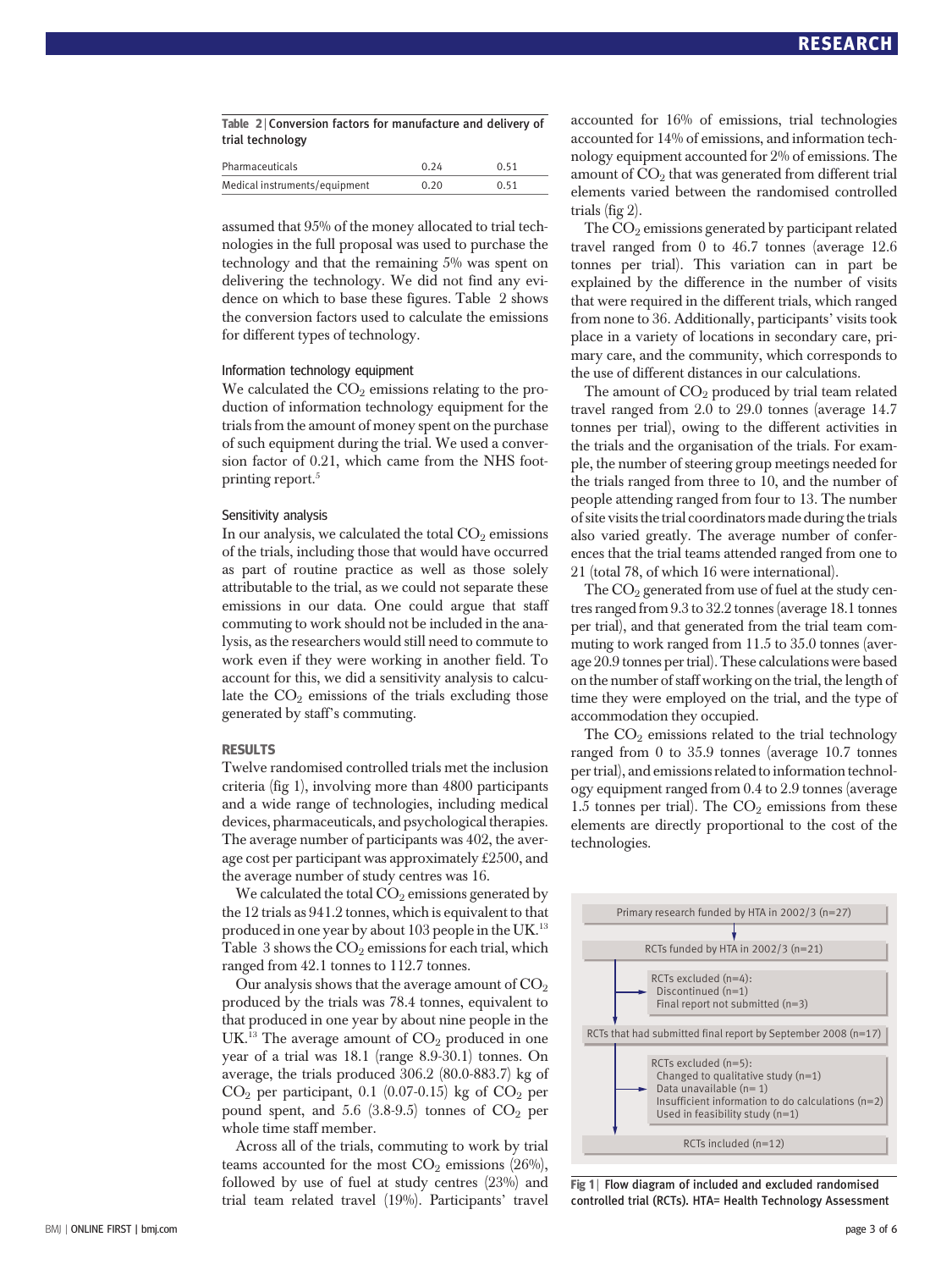| <b>Trial No</b> | No of<br>participants | Cost per participant<br>(to nearest $£100$ ) | <b>Total CO</b><br>(t) | $CO2$ per year<br>(t) | CO <sub>2</sub> per participant<br>(kg) | $CO2$ per £ spent<br>(kg) | CO <sub>2</sub> per WTE staff<br>(t) |
|-----------------|-----------------------|----------------------------------------------|------------------------|-----------------------|-----------------------------------------|---------------------------|--------------------------------------|
|                 | 201-300               | £1900                                        | 42.1 (27.9)            | 8.9(5.9)              | 175.5 (116.2)                           | 0.09(0.06)                | 4.1(2.7)                             |
| $\overline{2}$  | >500                  | £670                                         | 46.7(31.1)             | 13.4(8.9)             | 80.0 (53.2)                             | 0.12(0.08)                | 4.2(2.8)                             |
| 3               | >500                  | £1200                                        | 52.6(41.1)             | 12.6(9.9)             | 89.9 (70.3)                             | 0.07(0.06)                | 6.4(5.0)                             |
| 4               | >500                  | £1200                                        | 72.0(52.1)             | 19.6 (14.2)           | 130.6 (94.5)                            | 0.11(0.08)                | 5.1(3.7)                             |
| 5               | 301-500               | £2400                                        | 72.9(52.1)             | 13.9(9.9)             | 211.9 (151.5)                           | 0.09(0.06)                | 4.9(3.5)                             |
| 6               | $0 - 200$             | £7300                                        | 76.0(48.3)             | 14.2(9.1)             | 883.7 (561.9)                           | 0.12(0.08)                | 3.8(2.4)                             |
|                 | 201-300               | £3700                                        | 85.3 (56.1)            | 19.3(12.7)            | 387.7 (255.2)                           | 0.11(0.07)                | 4.1(2.7)                             |
| 8               | 201-300               | £2800                                        | 86.2 (73.4)            | 19.2(16.3)            | 397.3 (338.4)                           | 0.14(0.12)                | 9.5(8.1)                             |
| 9               | 301-500               | £1400                                        | 91.2(77.1)             | 20.3(17.1)            | 201.3 (170.2)                           | 0.15(0.12)                | 9.2(7.8)                             |
| 10              | >500                  | £1000                                        | 101.5(73.5)            | 20.7(14.9)            | 95.0 (68.7)                             | 0.09(0.07)                | 5.1(3.7)                             |
| 11              | 301-500               | £2100                                        | 102.0 (80.3)           | 25.0(19.7)            | 321.6 (253.2)                           | 0.15(0.12)                | 6.6(5.2)                             |
| 12              | $0 - 200$             | £4800                                        | 112.7(77.7)            | 30.1(20.7)            | 700.2 (482.7)                           | 0.15(0.10)                | 4.5(3.1)                             |

#### Table 3 <sup>|</sup> CO2 emissions for each trial included in study

Values in parentheses relate to sensitivity analysis excluding  $CO<sub>2</sub>$  from staff commuting to work. WTE=whole time equivalent.

#### Sensitivity analysis

A sensitivity analysis excluding the emissions generated by staff commuting to work found that the average amount of  $CO_2$  produced by the trials was 57.6 (27.9-80.3) tonnes, which is equivalent to that produced in one year by about six people in the UK.<sup>13</sup> On average, the trials produced 13.3 (5.9-20.7) tonnes of  $CO<sub>2</sub>$  a year,  $218.0$  (53.2-561.9) kg of  $CO<sub>2</sub>$  per participant, 0.08 (0.06-0.12) kg of  $CO<sub>2</sub>$  per pound spent, and 4.2  $(2.4-8.1)$  tonnes of  $CO<sub>2</sub>$  per whole time staff member. Table 3 shows the individual results of the sensitivity analysis for each trial.

#### **DISCUSSION**

We found that most of the  $\mathrm{CO}_2$  emissions produced by pragmatic randomised controlled trials come from trial related travel (including commuting by the trial team and participant and trial team related travel) and use of fuel at the study centres. The trials varied in the proportion of  $CO<sub>2</sub>$  generated by different elements of the trial.

#### Strengths and weaknesses

This is the first study we are aware of that has attempted to calculate the  $CO<sub>2</sub>$  emissions from a sample of randomised controlled trials involving a range of technologies and groups of participants. The trials took place in various settings and were based in multiple centres throughout the UK. Perhaps a more accurate way to calculate the  $CO<sub>2</sub>$  emissions of a trial would be to prospectively collect information on activities with a  $CO<sub>2</sub>$ value for the duration of the trial. Although this might provide a more accurate estimate, it would be very burdensome on time and resources. We therefore believe that, although our analysis may not represent the exact  $CO<sub>2</sub>$  emissions produced by these trials, it does provide a good guide as to the level of  $CO<sub>2</sub>$  emitted and the trial related activities that generate the most emissions.

The study has some limitations. We did the study retrospectively using data that was not designed for this purpose, which had several implications. Use of project files and reports meant that we attributed  $CO<sub>2</sub>$  values to the trial related activities reported, rather than all of the activities executed. Therefore, the results of this research are likely to be an underestimate of the total  $CO<sub>2</sub>$  emissions associated with the trials studied. The information we needed to calculate the  $CO<sub>2</sub>$  value was not always available, which meant that data had to be supplemented with assumptions. The amount of information contained within the files varied between projects, resulting in a variable number of assumptions being used for each trial.

We excluded two eligible trials from the study, as the information available was insufficient to allow us to do the calculations. We know that these studies involved a lot of travel, and they may have had a larger  $CO<sub>2</sub>$  value than the other studies that were included.

#### Comparisons with other studies

The only previous work in this area was a carbon audit of the CRASH trial,<sup>7</sup> which was estimated to have produced 629 tonnes of  $CO<sub>2</sub>$ . Our estimate of the average



Fig 2  $\vert$  CO<sub>2</sub> emissions generated by different elements of randomised controlled trials studied. Each box shows the median, with 25th and 75th centiles; vertical lines extend to minimum and maximum values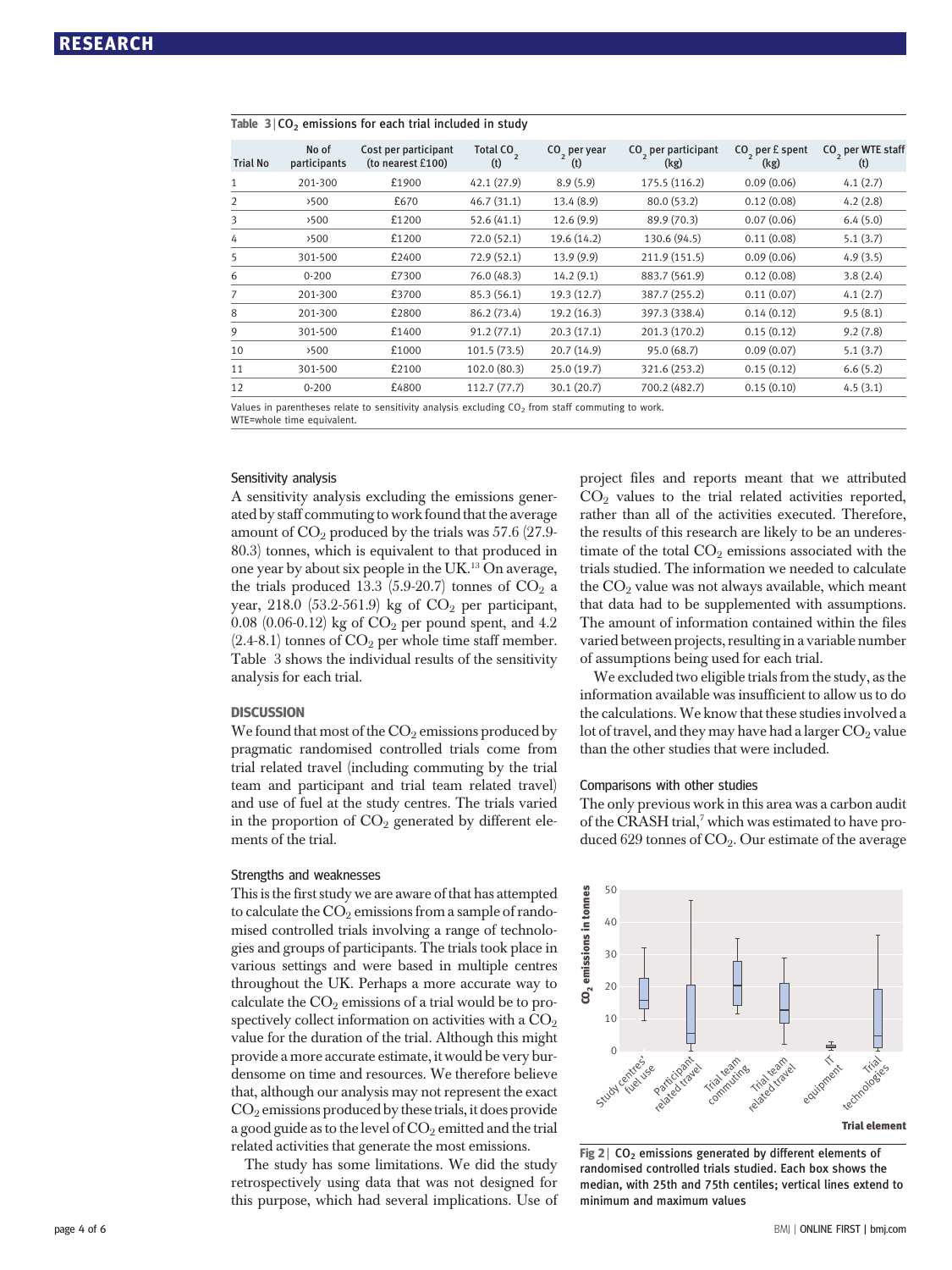## WHAT IS ALL AND THE THEORY OF THE THEORY OF THE THEORY OF THE THEORY OF THE THIS TOPIC COMPANY.

One previous study examined the CO $_2$  emissions of a large, international randomised controlled trial

This was not representative of pragmatic trials carried out in the NHS

## WHAT THIS STUDY ADDITIONAL THIS STUDY ADDITION

 $CO<sub>2</sub>$  emissions in randomised controlled trials were mainly generated from areas such as trial related travel, for which steps can be taken to reduce them

The results from this research will feed into NIHR guidelines, which will advise researchers on how to reduce  $CO<sub>2</sub>$  emissions from their trials and other research

> $CO<sub>2</sub>$  emission per trial was lower at 78 tonnes. However, the CRASH trial included 10 000 participants, whereas the average number of participants per trial in our sample was 402. The average  $CO<sub>2</sub>$  emission per participant in our study was 306 kg, whereas the corresponding figure in the CRASH trial was 63 kg, suggesting that per participant the CRASH trial was much less carbon intensive. The CRASH trial was a large simple trial of an acute care intervention. It involved no extra tests, and data collection was minimal and based entirely on the patients' clinical notes. Statistical data monitoring reduced the need for multiple site visits, which would have involved considerable amounts of extra travel. The CRASH trial did not involve any extra travel by participants, whereas most of the trials in our study involved several visits. These factors may account for the difference in  $CO<sub>2</sub>$ emissions per participant between our study and the CRASH trial. Nevertheless, the proportions of  $CO<sub>2</sub>$ emissions from different trial elements were similar between the two studies. Two of the most  $CO<sub>2</sub>$  intensive elements of the CRASH study were use of fuel at the coordinating centre and trial related travel, which is consistent with our findings.

#### Meaning of study

The government is committed to drastically reducing  $CO<sub>2</sub>$  emissions,<sup>3</sup> and all sectors must contribute to this reduction. Clinical research contributes to the NHS's carbon footprint, and the research community should be aware of the  $CO<sub>2</sub>$  emissions generated by their trials. This research shows that most  $CO<sub>2</sub>$  emissions from randomised controlled trials are generated in areas in which steps could be taken to reduce them. When aiming to minimise  $CO<sub>2</sub>$  emissions, trialists and funders should focus particular attention on the emissions generated by participants' travel and travel by the trial team, which can be reduced with simple changes. The number of visits by participants that are required for a trial should be kept to a minimum. Careful consideration of each visit and its purpose may show that the trial could be completed with fewer visits or that several visits could be combined. Alternative methods that do not require face to face encounters, such as telephone interviews, may be available for some assessments of participants. Some of the trials in our study have shown that simple steps can reduce the amount of travelling staff do during the trial and therefore lower  $CO<sub>2</sub>$  emissions. For example, some trials held meetings by teleconference to reduce travel; in one study, meetings were held in a location that was within walking distance for people attending. Technologies such as teleconferencing or videoconferencing could be used more and have the potential to reduce the carbon output from trials. This research will feed into NIHR guidelines that will expand on these recommendations and advise researchers on how to reduce  $CO<sub>2</sub>$  emissions from their trials and other research.

#### Unanswered questions and further research

In our analysis, we were unable to separate excess  $CO<sub>2</sub>$ emissions from those that occur during routine care. Further work is needed to explore the additional  $CO<sub>2</sub>$ emissions generated by randomised controlled trials over and above those generated by routine care. Our analysis included a range of randomised controlled trials, but we did not explore the effect of different research designs on CO<sub>2</sub> output, so further research is needed to explore the  $CO<sub>2</sub>$  emissions from other study designs. This study has developed methods to calculate the  $CO<sub>2</sub>$  emissions associated with trials. These methods could be expanded on and developed into a tool for use by researchers and funders to allow the carbon cost of a trial to be considered at the planning stage.

We thank the following people for their hard work in collecting data for the project: Syd Anstee, Lisa Douet, Marina Malaffo, Claire Rosten, and Tannaze Tinnati. We also thank David Pencheon for his advice and support.

Contributors: KL and LD were involved in all stages of the study. SB assisted with data collection and was a member of the steering group. LK and IR contributed to the design of the project through their involvement in the steering group. RM was a member of the steering group and was involved in revising the article critically and approving it for publication. All authors critically reviewed and agreed the final draft. KL and LD are the guarantors.

Funding statement: This study was carried out by NIHR Evaluations Trials and Studies Coordinating Centre (NETSCC), which manages the Health Technology Assessment programme. KL, LD, SB, LK, and RM are employed by NETSCC. No additional funding was sought for this research Competing interests: None declared.

Ethical approval: Not needed.

Data sharing: No additional data available.

- 1 Costello A, Abbas M, Allen A, Ball S, Bell S, Bellamy R, et al. Managing the health effects of climate change: Lancet and University College London Institute for Global Health Commission. Lancet 2009;373:1693-733.
- 2 Richardson K, Steffen W, Schellnhuber HJ, Alcamo J, Barker T, Kammen DM, et al. Climate change: global risks, challenges and decisions. Copenhagen 2009, 10-12 March. University of Copenhagen, 2009. (Synthesis report.)
- 3 Department for Food Environment and Rural Affairs. Implementing the Climate Change Act 2008. www.defra.gov.uk/environment/ climatechange/uk/legislation/.
- 4 NHS Sustainable Development Unit. Saving carbon, improving health: NHS carbon reduction strategy for England. NHS Sustainable Development Unit, 2009.
- 5 Sustainable Development Commission. NHS England carbon emissions: carbon footprinting report. Sustainable Development Commission, 2008.
- 6 HM Treasury. 2007 pre-budget report and comprehensive spending review: meeting the aspirations of the British people. Stationery Office, 2007. (Available at http://hm-treasury.gov.uk/ pbr\_csr07\_index.htm.)
- 7 Burnett J, Clarke M, Darbyshire J, Haines A, Roberts I, Shakur H, et al. Towards sustainable clinical trials. BMJ 2007;334:671-3.